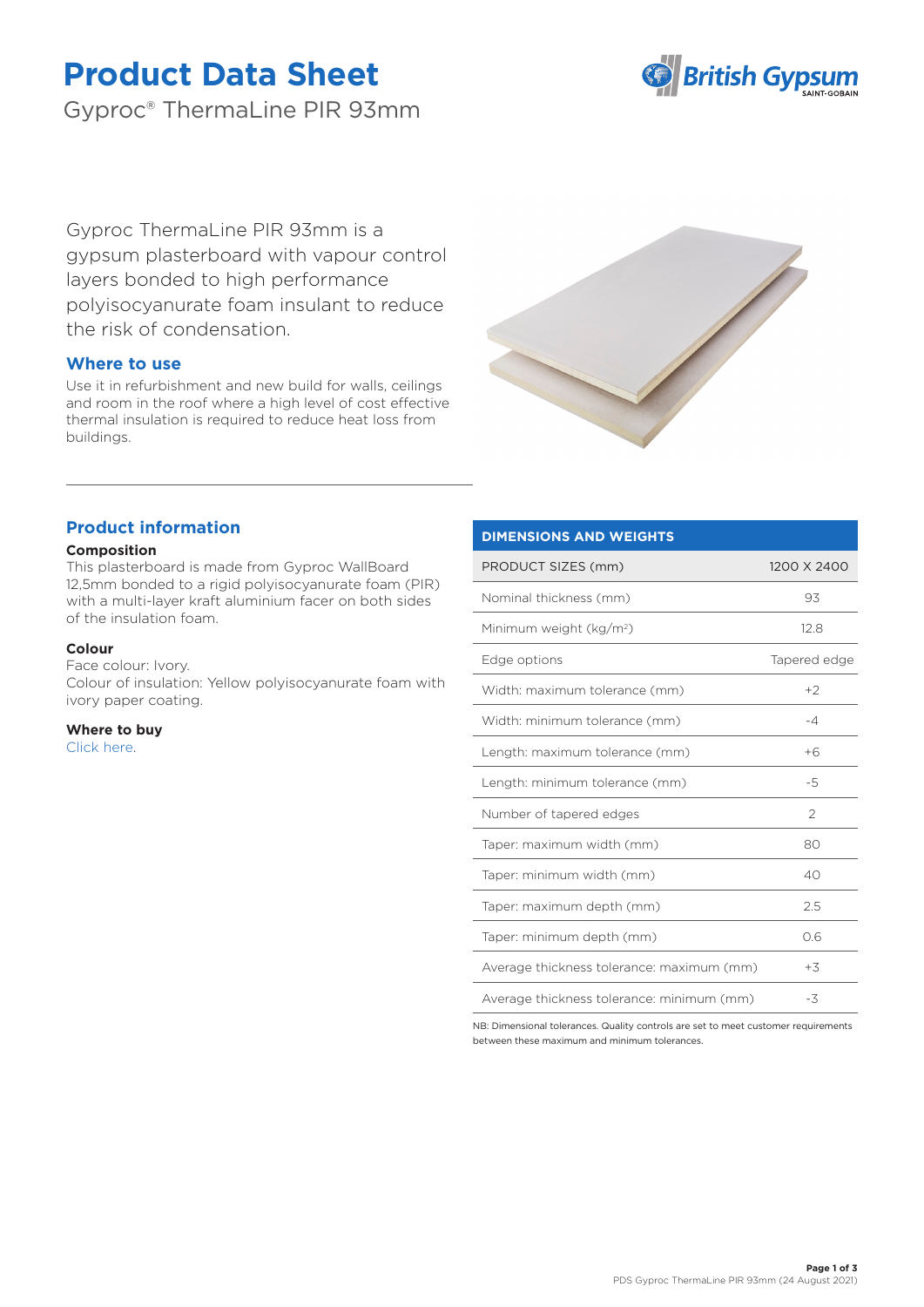# **Product Data Sheet**

Gyproc® ThermaLine PIR 93mm



# **Performance**

Here we only provide performance information related to the product. Please see the White Book for system-dependent performance.

#### **Standards**

EN 13950:2014. BBA: 13/5016.

| Reaction to fire                                | B-s1. d0 |
|-------------------------------------------------|----------|
| Thermal resistance $(m^2K/W)$                   | 3.65     |
| Water vapour permeability $(u)$                 | 845      |
| Maximum continuous<br>temperature exposure (°C) | 49       |
| Flexural strength to EN13950                    | Pass     |

# **Installation**

# **Effect of condensation**

The thermal insulation and ventilation requirements of national Building Regulations aim to reduce the risk of condensation and mould growth in new buildings. However, designers should take care to eliminate all possibility of problems caused by condensation, particularly in refurbishment projects.

# **Cutting**

Cut with a plasterboard saw. Holes for socket boxes etc. should be cut using a utility saw.

# **Fixing**

Fix with the decorative side out to receive finishes. Install fixings at least 13mm from cut edges and 10mm from bound edges. Position cut edges at internal angles wherever possible.

# **Jointing**

After fixing the board, start finishing it as soon as you can to limit the risk of damage or UV degradation to the paper liner. You can finish the board using jointing systems that comply with EN13963, including the Gyproc range.

# **Full-surface finishing**

After fixing the board, start finishing it as soon as you can to limit the risk of damage or UV degradation to the paper liner. You can finish the board using plaster that complies with EN13279-1, including the Thistle range.

# **Painting**

Start decorating as soon as possible after the finishing system is dry. Finish jointing systems with Gyproc Drywall Primer before painting.

# **Wallpapering**

Decoration should start as soon as practicable after the finishing system is dry. Jointing systems should be finished with Gyproc Drywall Sealer before application of wallcoverings.

# **Snagging and minor repairs**

For minor damage and dents, check that the board core isn't shattered. If it's intact, fill the damaged area with Gyproc EasiFill 60, allow it to set, then apply a second coat if you need to. When it's dry, sand it to a finish before redecorating the area.

For a damaged core, broken edges or extensive damage, repair and replacement procedures differ depending on the number of board layers and fire resistance of the system; please contact our Technical Support Team for specific advice.